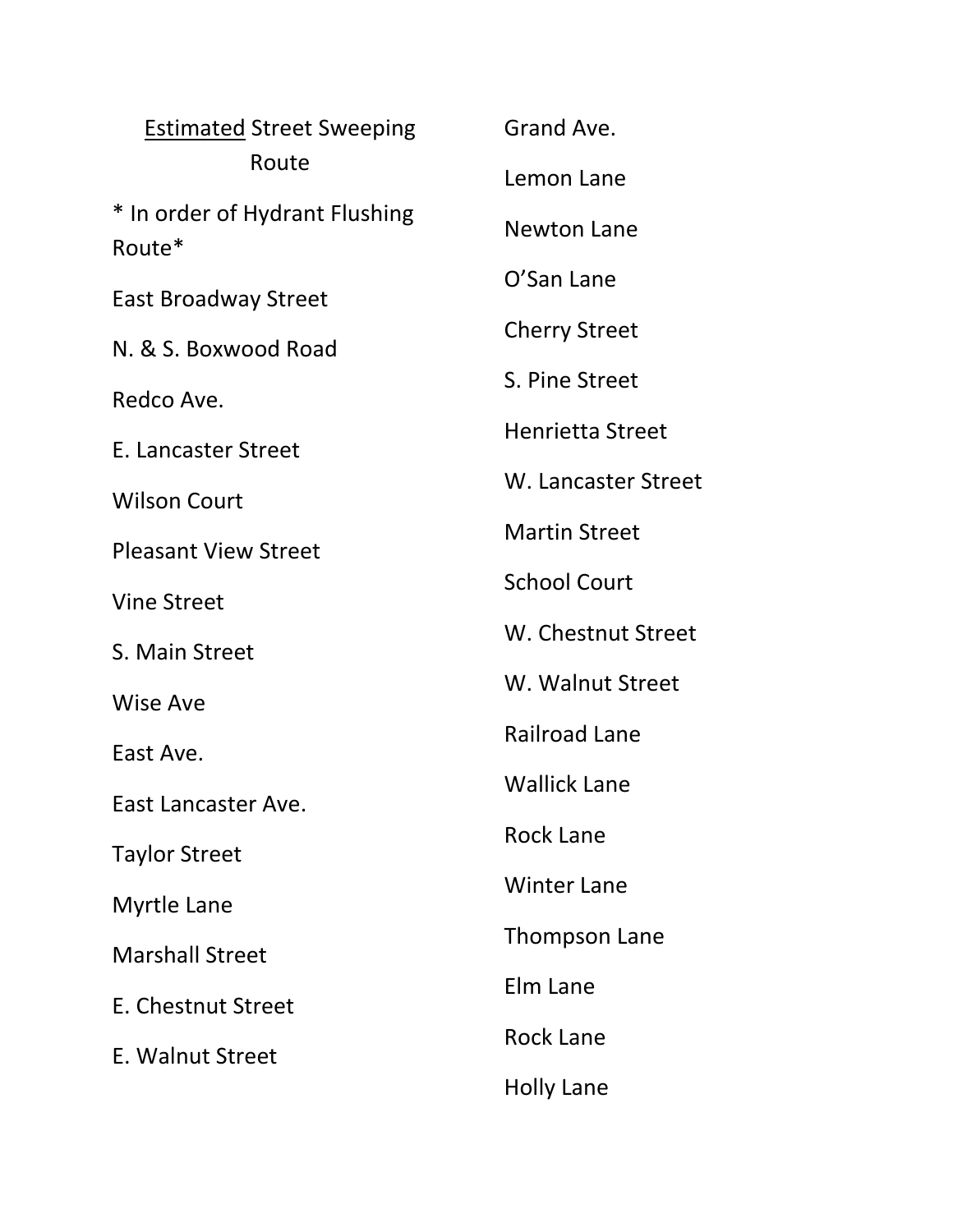| Cherry Lane             | <b>Arbor Lane</b>    |
|-------------------------|----------------------|
| Horace Mann Ave.        | <b>Weaver Lane</b>   |
| S. Park Street          | <b>Detwiler Lane</b> |
| Fairview Ave.           | Bricking Ave.        |
| <b>Spruce Street</b>    | <b>Windsor Lane</b>  |
| N. Main Street          | Knisely Lane         |
| E. Gay Street           | Kaltreider Lane      |
| <b>Cedar Street</b>     | <b>Baker Lane</b>    |
| E. High Street          | <b>Birch Lane</b>    |
| <b>Cottage Place</b>    | First Ave.           |
| Edgewood Ave.           | N. Park Street       |
| N. Railroad Lane        | <b>Hyson Lane</b>    |
| N. Charles Street       | <b>Charles Lane</b>  |
| <b>Dixie Drive</b>      | <b>Railroad Lane</b> |
| <b>Summit Drive</b>     | N. Franklin Street   |
| <b>Ivy Drive</b>        | Catalpa Lane         |
| <b>Holley Drive</b>     | Basswood Lane        |
| E. & W. Prospect Street | W. Howard Street     |
| <b>Church Lane</b>      | N. Railroad Lane     |
| <b>Hazel Lane</b>       | <b>Hazel Lane</b>    |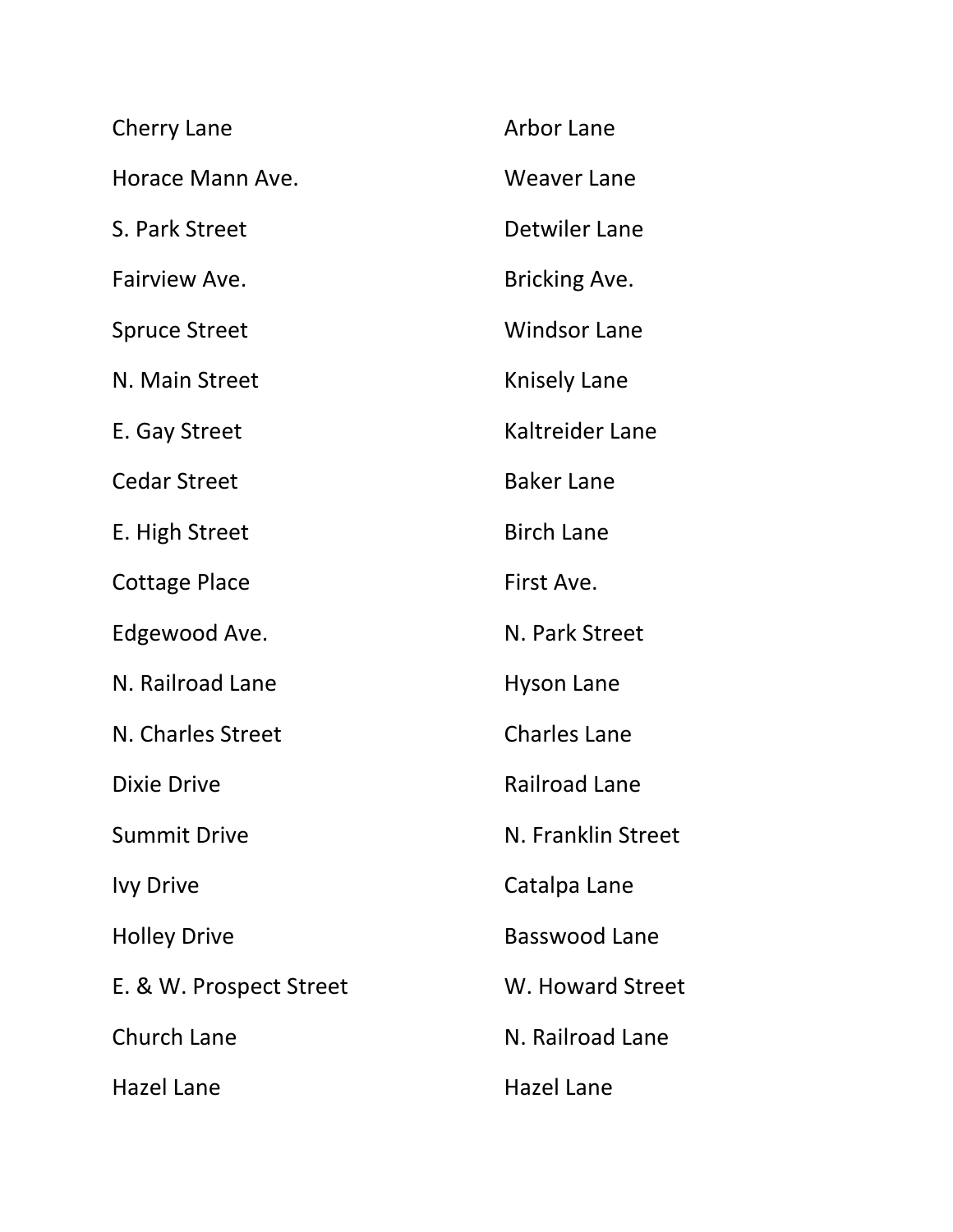| Western Ave.         | N. Mill Street           |
|----------------------|--------------------------|
| W. Gay Street        | <b>Neff Street</b>       |
| Park Lane            | <b>Summit Lane</b>       |
| Arbor Lane           | <b>Kelly Lane</b>        |
| <b>Weaver Lane</b>   | Gohn Lane                |
| N. Charles Street    | Kenner Lane              |
| W. High Street       | W. Broadway Street       |
| <b>Vulcan Road</b>   | <b>Country Club Road</b> |
| <b>Cherry Street</b> | S. Franklin Street       |
| Hess Lane            | Pleasant Ave.            |
| <b>Sycamore Lane</b> | Householder Ave.         |
| Keener Ave.          | <b>Gohn Lane</b>         |
| N. Park Lane         | Boundary Ave.            |
| Cyprus Lane          | S. Charles Street        |
| <b>Rost Lane</b>     | <b>Myers Lane</b>        |
| Railroad Ave.        | S. Park Street           |
| <b>Maple Street</b>  | Linden Ave.              |
| Atlantic Ave.        | <b>Edge Hill Drive</b>   |
| <b>Willow Lane</b>   | <b>Hillside Drive</b>    |
| Locust Lane          | <b>Highland Road</b>     |